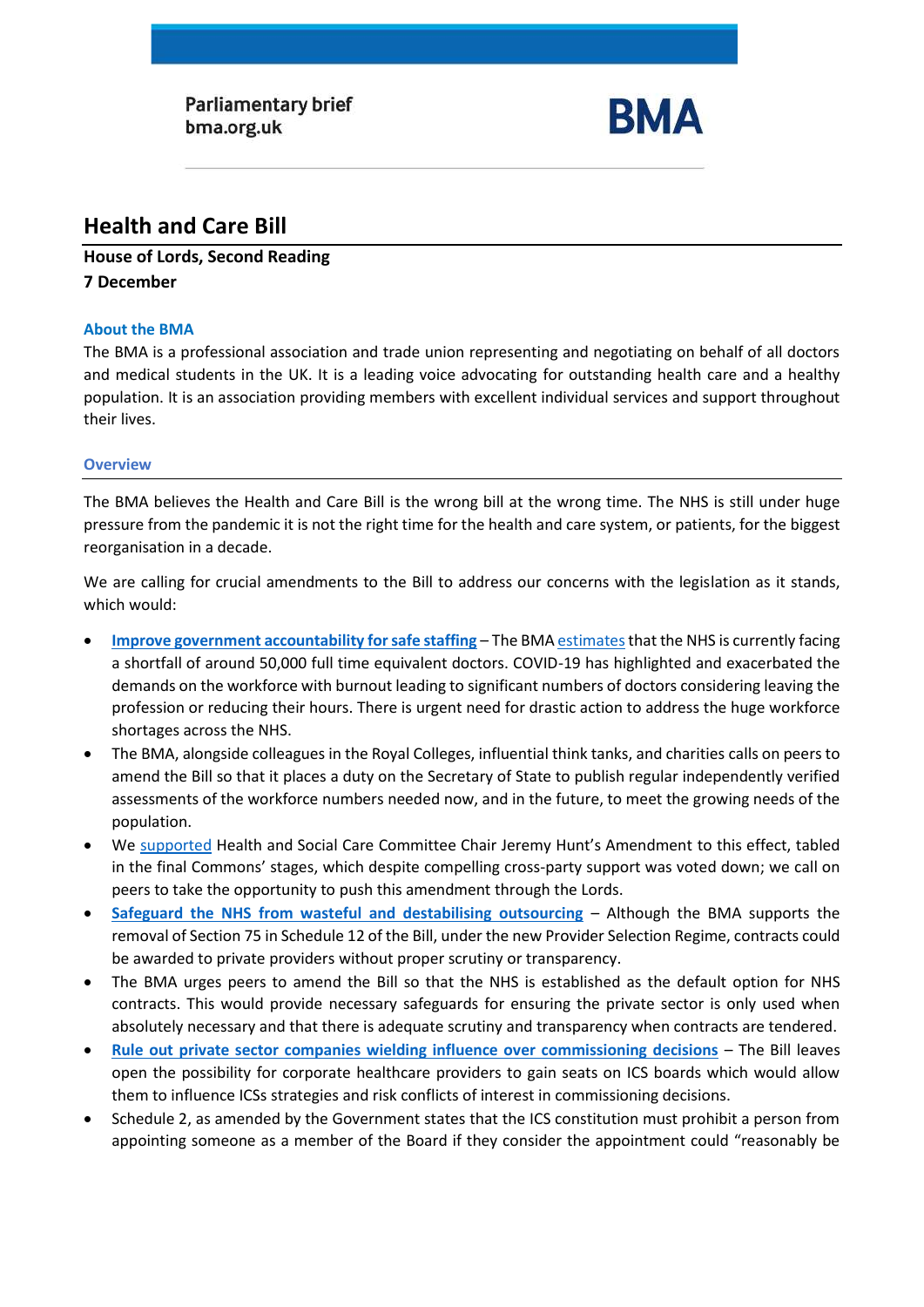regarded" as undermining the independence of health service because of the candidate's involvement with the private healthcare sector.

- Although it is welcome that the Government has recognised the risk of conflicts of interest as a consequence of private providers sitting on ICBs, the amendment would leave this to the discretion of the ICS constitution when making appointments and doesn't go far enough to rule out private company influence across NHS decision-making boards and sub-committees.
- To truly safeguard ICS decision-making bodies from conflicts of interest, we are calling for amendments to the Bill that would rule out corporate health providers as members of NHS decision-making bodies.
- **[Embed clinical leadership within ICSs](#page-4-0) –** A truly collaborative and integrated healthcare system must have strong, independent clinical leadership at its heart, but the Bill as written risks undercutting local clinical engagement and leadership.
- The BMA calls on peers to amend the Bill to ensure independent clinical leadership from across primary, secondary and public health care, is embedded at every level of ICSs, including formalised roles for [Local](https://www.bma.org.uk/what-we-do/local-medical-committees)  [Medical Committees](https://www.bma.org.uk/what-we-do/local-medical-committees) (LMCs) an[d Local Negotiating Committees](https://www.bma.org.uk/what-we-do/local-negotiating-committees) (LNCs).
- We are calling for amendments that would provide for independent Directors of Public Health to be appointed to ICBs, as well as amendments that would strengthen minimum membership of ICBs to include more than one GP and a clinical representative from secondary care.
- **[Balance Secretary of State powers with responsibility](#page-4-1) –** The BMA is concerned that the Bill's proposals focus more on securing power over the NHS for politicians rather than accountability for its performance.
- The BMA is calling on peers to support amendments that would:
	- introduce safeguards over the Secretary of State's ability to influence reconfiguration decisions
	- reinstate the Secretary of State's responsibility for providing comprehensive healthcare
	- strengthen safeguards over the Secretary of State's ability to redirect the NHS outside of the NHS mandate by ensuring any revision is laid before parliament and subject to the affirmative resolution procedure.

# <span id="page-1-0"></span>**Improve Government accountability for safe staffing**

## What is the current problem with the Bill?

Without its staff there would be no National Health Service. The Government must, therefore, be accountable, through legislation, for ensuring health and care systems have the workforce required to meet the needs of the population, now and in the future.

COVID-19 has highlighted and exacerbated the demands on the workforce with burnout leading to significant numbers of doctors considering leaving the profession or reducing their hours. 32% of respondents to the BMA's April 2021 COVID-19 tracker survey<sup>1</sup> said they were now more likely to take early retirement, whilst half reported being more likely to reduce their hours.

Without significant and sustained action, acute shortages of staff and episodes of unsafe staffing are expected to increase rapidly, before escalating exponentially. By 2030, the Nuffield Trust, Health Foundation and King's Fund have estimated that the gap between supply of, and demand for, staff employed by NHS providers in England could reach almost 350,000 FTE posts.<sup>2</sup> Worryingly, that was based on pre-pandemic calculations.

It's not just future projections which are highly concerning – today's staffing levels are already far behind where they should be. According to [BMA research,](https://www.bma.org.uk/advice-and-support/nhs-delivery-and-workforce/workforce/medical-staffing-in-england-report) the number of doctors per 1,000 people in England is 25 years behind comparable OECD European Union nations, second lowest only to Poland. To put it starkly, based on current medical workforce growth rates, we estimate it will take until 2046 for the NHS to reach parity with

<sup>1</sup> [Thousands of overworked doctors plan to leave the NHS, BMA finds,](https://www.bma.org.uk/bma-media-centre/thousands-of-overworked-doctors-plan-to-leave-the-nhs-bma-finds) BMA (2021)

<sup>2</sup> The health care workforce in England: make or break? The Nuffield Trust, Health Foundation and King's Fund (2018)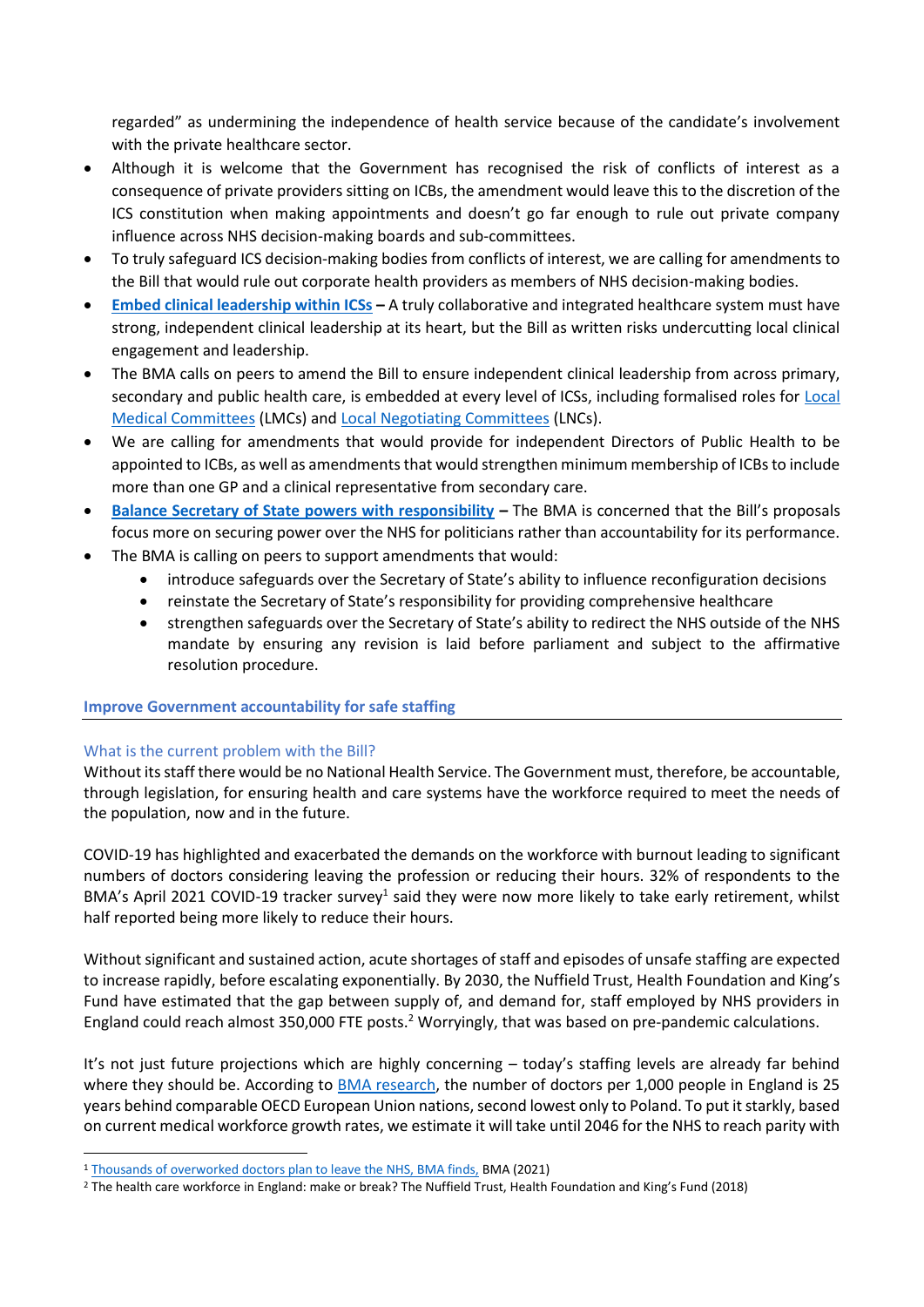the average three doctors to 1,000 people ratio that comparable OECD EU nations have today. We are already almost 50,000 doctors short by those standards. Not only does this shortfall impact patient care and safety, but it also puts immense pressure on existing NHS staff, many of whom are being stretched to the limit, being forced to take on extra - often unpaid - work to make up staffing gaps and increasingly telling us they are or have reached breaking point.

Overcoming unsafe staffing levels is an essential measure to ensure patient safety and to boost the wellbeing, morale, and productivity of staff working in the NHS. Any legislation must be used as an opportunity for government to take sustainable action to alleviate issues relating to workforce supply and demand in England.

**The Bill proposes a new duty at Clause 35 for the Secretary of State to make it clearer** *who* **is responsible for workforce planning and supply in England. Whilst we welcome this new reporting requirement, we do not believe it will be sufficiently meaningful unless the Bill also addresses** *what* **must be delivered. Without a shared knowledge of what needs to be delivered, we cannot hold to account those responsible for delivering the levels of staffing needed to meet population need, now and in the future.**

# What is the BMA Calling for?

Regular transparent workforce assessments should deliver a shared understanding of the levels of staffing needed to meet national, population-based demand and should inform local and regional recruitment needs. These reports must be publicly available, and presented to Parliament, to enable proper scrutiny and debate about what policies and investment are needed to prevent instances of unsafe staffing occurring.

**The BMA alongside our colleagues in the Royal Colleges, influential think tanks, and charities [are jointly](https://www.bma.org.uk/media/4807/bma-assessing-and-meeting-workforce-needs-health-care-bill-amendment-nov-2021.pdf)  [calling](https://www.bma.org.uk/media/4807/bma-assessing-and-meeting-workforce-needs-health-care-bill-amendment-nov-2021.pdf) on peers to amend the Bill so it places a duty on the Secretary of State to publish regular, independently verified assessments of the workforce numbers needed now and, in the future, to meet the growing needs of the population.**

**Importantly, [this amendment](https://www.bma.org.uk/media/4807/bma-assessing-and-meeting-workforce-needs-health-care-bill-amendment-nov-2021.pdf) would mean that these assessments are informed by projected demographic changes, the prevalence of different health conditions, and the likely impact of technology.** 

**During questioning in oral evidence sessions, the** Prime Minister**<sup>3</sup> and Secretary of State for Health and Social Care<sup>4</sup> agreed to engage on this amendment; we hope the Lords' scrutiny sessions will make progress on a proposal that has such compelling cross-party and cross-sector support.** 

# **Safeguard the NHS from wasteful and destabilising outsourcing**

## Why is the amendment needed?

The BMA supports the removal of Section 75 of the Health and Care Act 2012 via Schedule 12 in the Bill. However, this is not enough to protect the NHS from the fragmentation and destabilisation seen as a consequence of unnecessary outsourcing of NHS contracts to private providers.

Doctors are concerned about the impact this has had on patient care:

• A 2018 BMA survey found that 73% of doctors were concerned by independent sector provision of NHS services.

<sup>&</sup>lt;sup>3</sup> Prime Minister's oral evidence to the Liaison Select Committee, 17 Nov 2021, available at: <https://committees.parliament.uk/oralevidence/3007/default/> (see page 39)

<sup>4</sup> Secretary of State for Health and Social Care's oral evidence to the Health and Social Care Select Committee, 2 Nov 2021, available at:<https://committees.parliament.uk/oralevidence/2942/pdf/> (see page 9)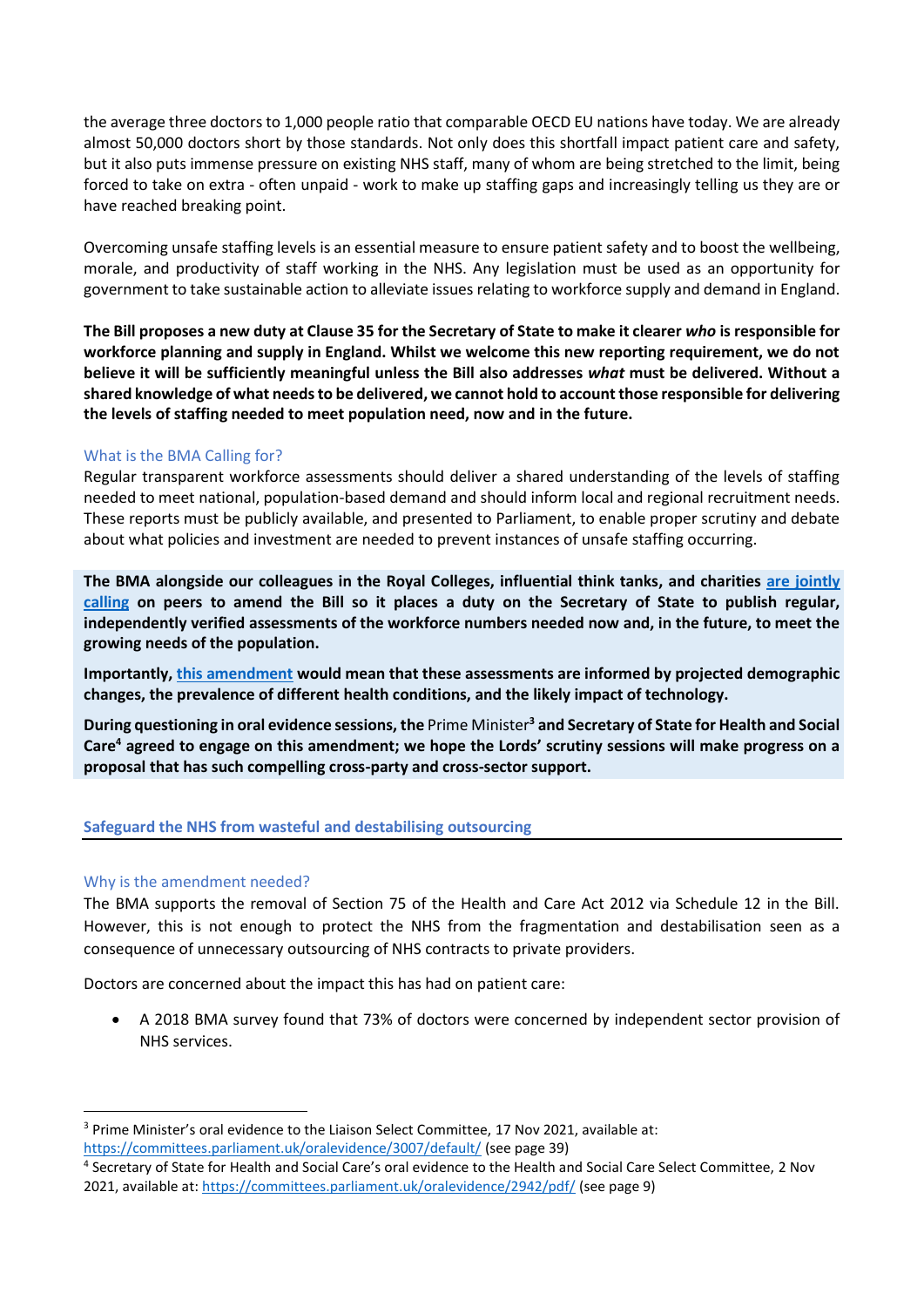- The most common reasons for concern were the destabilisation of NHS services, the fragmentation of NHS services, value for money and quality of care.
- Nearly 7 in 10 (66.5%) of responding doctors who work in sectors with high independent sector provision felt that it has had a negative impact on the quality of service provision.<sup>5</sup>

Although the Bill repeals enforced competition, the new [Provider Selection Regime,](https://www.england.nhs.uk/wp-content/uploads/2021/02/B0135-provider-selection-regime-consultation.pdf) would enable contracts to be awarded to private sector companies without scrutiny and transparency.

The last few years have shown repeated examples of the damage done by outsourcing NHS services to private companies has had over the last decade:

- Circle's disastrous takeover of Hinchingbrooke Hospital in 2012 saw the company pulling out just three years into its 10-year contract, with the CQC determining the service inadequate, and leaving the NHS footing the bill - the deficit created during Circle's stewardship of the hospital was far in excess of the £7 million that the company was contractually liable to cover
- Serco ended its contract to provide out of hours GP services in Cornwall in 2013 18 months early. The Public Accounts Committee finding the service to be falling "unacceptably short" of essential standards of quality and safety.
- The [Practice Group in Brighton,](https://www.pulsetoday.co.uk/news/contract/gp-provider-ditches-11000-patient-contract-as-20-funding-cut-looms/) terminated its contract to run five GP surgeries in the city in 2016, leaving thousands of patients forced to move practice.

By contrast, the NHS provides a reliable, accountable service and ensures public money is invested back into NHS services.

# What is the BMA calling for?

To truly end disruptive, unnecessary competition within the NHS it is essential that the Bill establishes the NHS as the default option for services. If the intention of the Bill is to establish a joined-up, collaborative approach to delivering services – as the Government has stated – then the NHS should be enshrined as the default option for NHS contracts.

This amendment would provide necessary safeguards for ensuring the private sector<sup>6</sup> is only used when absolutely necessary and that there is adequate scrutiny and transparency when contracts are tendered, by requiring commissioners to present a case as to why a non-NHS provider would be better placed to hold any such contract.

**The BMA is calling for an amendment to the Bill that establishes the NHS as the default option for providing NHS contracts.** 

## <span id="page-3-0"></span>**Rule out private providers on NHS Boards**

## Why is the amendment needed?

The Bill leaves open the possibility for corporate healthcare providers to gain seats on ICS boards and, as a consequence, could allow them to influence ICSs overarching strategies and risk conflicts of interest in commissioning decisions.

<sup>5</sup> BMA (2019) Independent Sector Provision in the NHS revisited

<sup>6</sup> The BMA's definition of ISP includes the private sector, ISTCs (independent sector treatment centres) and social enterprises, in line with DHSC data collection.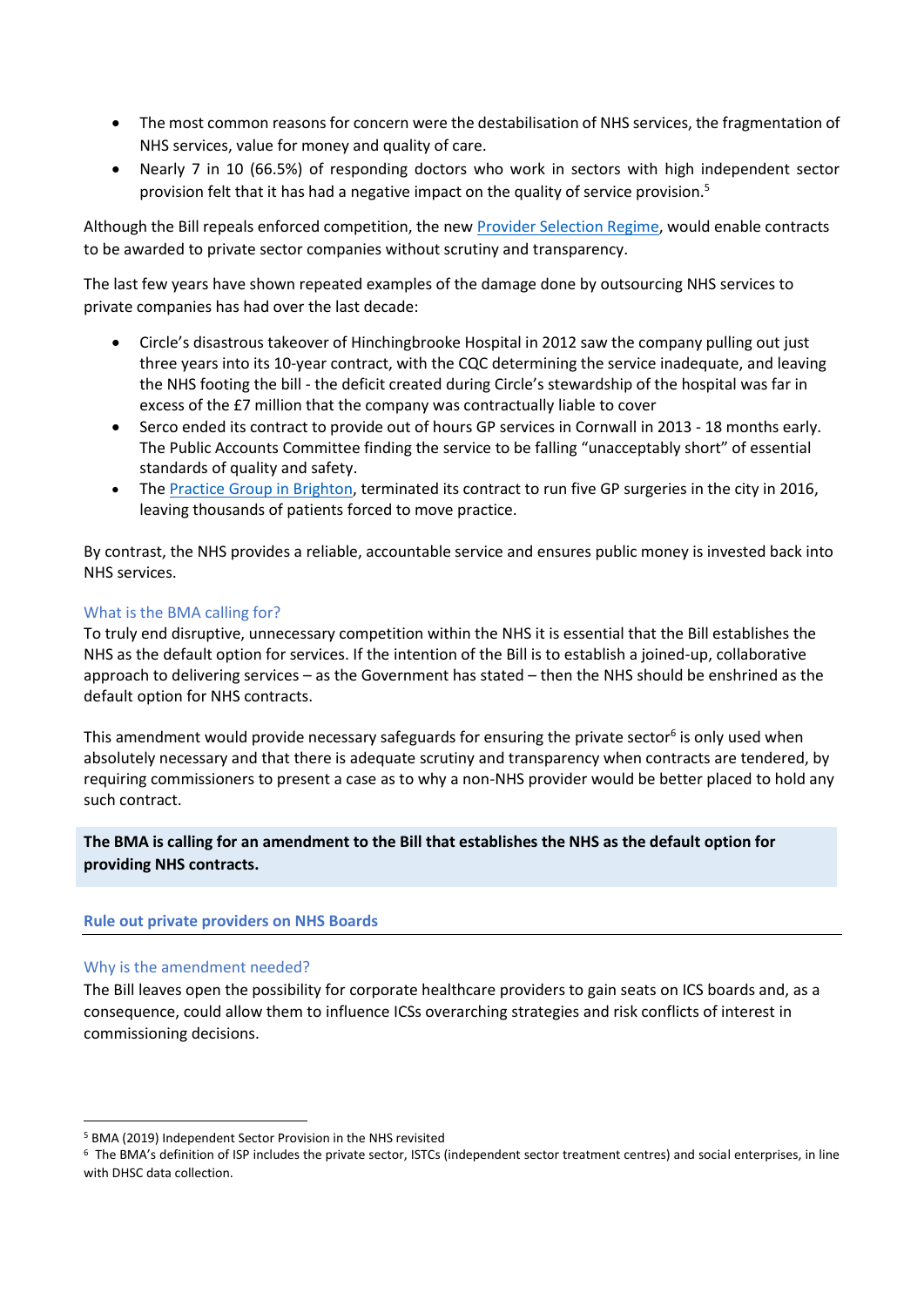The Government brought an amendment to the Bill at Report Stage in the Commons that would prevent the appointment of a member of an integrated care board if they "could reasonably be regarded as undermining the independence of the NHS because of their involvement in the private healthcare sector or otherwise".

Whilst the Government clearly recognises the risks posed by private sector companies sitting on NHS decision-making boards, the amendment does not go far enough to address this. It fails to rule out private sector companies sitting on NHS decision-making boards or sub-committees and therefore wielding influence over decisions and the overarching strategy of the ICS.

#### What the BMA is calling for?

The BMA is clear that, to guard against conflicts of interest and undue influence in decision-making, private providers must not be involved in the leadership of ICSs or any commissioning decisions they make.

**To truly safeguard ICS decision-making bodies from conflicts of interest, the BMA is calling for amendments to the Bill that would rule out private sector companies as members of NHS decision-making boards.** 

#### <span id="page-4-0"></span>**Clinical engagement at the heart of the NHS**

#### What is the current problem with the Bill?

Given the integral role doctors play within the health system, it is vital that clinical leadership and representation is embedded at every level of Integrated Care Systems, including formalised roles for doctors working in primary care, secondary care and public health.

The Bill sets out core, minimum membership of Integrated Care Boards (ICBs), which includes at least one member nominated by GPs and primary care, a member nominated by NHS or Foundation Trusts, and a member nominated by local authority representatives. The BMA is concerned that this provision, and further detail set out in the NHSE [ICS Design Framework,](https://www.england.nhs.uk/publication/integrated-care-systems-design-framework/) falls far short of ensuring clinical leadership and representation needed.

The BMA is concerned the Bill risks undercutting truly representative clinical leadership by failing to retain some of the positive elements of Clinical Commissioning Groups. This includes their vital function in ensuring accountability to clinicians and patients as a body of elected, local GPs. There is also no requirement for doctors from secondary care or public health on ICBs as independent representatives acting on behalf of the local population need.

Given the hugely important role of public health doctors throughout the COVID-19 pandemic, and the expectation that ICSs will act as population health organisations, this is a shocking omission that needs to be addressed.

#### What is the BMA calling for?

**The Bill must be amended to ensure independent clinical leadership from across primary, secondary and public health care, is embedded at every level of ICSs, including formalised roles for LMCs and LNCs as statutory bodies representing primary and secondary care clinicians.** 

<span id="page-4-1"></span>**The BMA supports amendments that would provide for independent Directors of Public Health to be appointed to ICBs, as well as amendments that would strengthen minimum membership of ICBs to include more than one GP and a clinical representation from secondary care.**